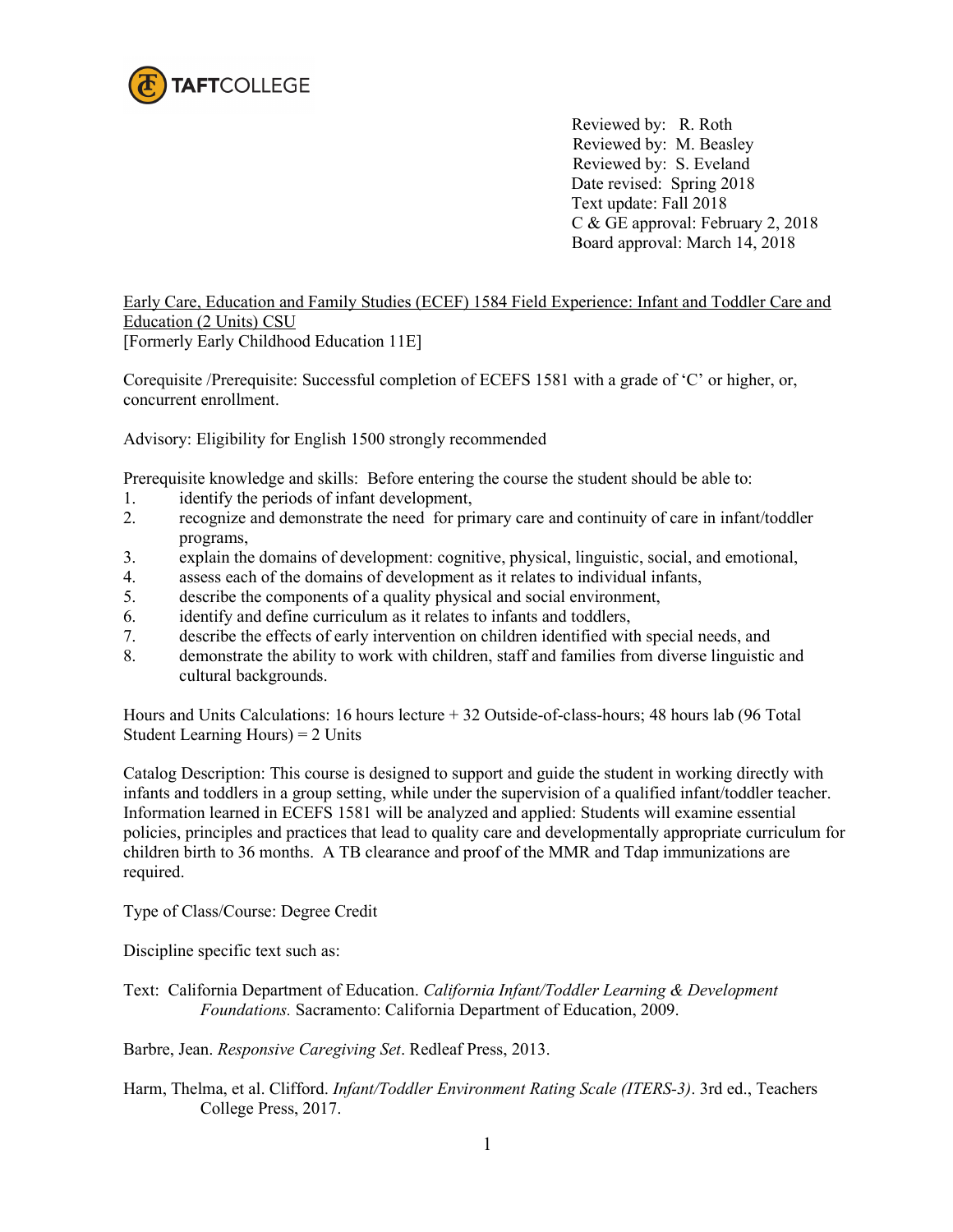

Herr, Judy, and Terri Jo Swim. *Creative Resources for Infants and Toddlers*. 2nd ed., Delmar Publishing, 2001.

Additional Materials: None

Course Objectives:

By the end of the course, a successful student will be able to:

- 1. explain and apply primary care giving and continuity of care techniques in the classroom,
- 2. observe, document, and reflect on infant and toddler play and interactions to plan for care and learning,
- 3. evaluate curriculum and environments for infants and toddlers,
- 4. design appropriate play spaces and care routines that that support infant toddler care and learning,
- 5. describe and facilitate positive interactions and reciprocal communication techniques between children 0-3, parents, and other adults working with infants and toddlers to promote brain development and healthy relationships,
- 6. exhibit culturally sensitive behaviors while working with children, caregivers and families,
- 7. exhibit appropriate behaviors while working with caregivers, families and children with special needs, and
- 8. identify delivery systems, licensing regulations, and quality indicators in infant and toddler care.

Course Scope and Content**:**

- Unit I Observation and Assessment of Infants and Toddlers
	- A. Observation and Documentation
	- B. Assessment Techniques
- Unit II Building Relationships with Children and Families
	- A. Supporting Relationships among Children
	- B. Relationships with Families
	- C. Respecting and Supporting Culture and Home Language
- Unit III Creating Environments for Infants and Toddlers
	- A. Creating Appropriate Physical Environments for Infants and Toddlers
	- B. Creating Appropriate and Supportive Emotional Environments for Infants and Toddlers
	- C. Using the ITERS (Infant/Toddler Environmental Rating Scale
- Unit IV Developing Curriculum for Infants and Toddlers
	- A. Using Assessment to Develop Curriculum
	- B. Developmentally Appropriate Curriculum for Infants and Toddlers
- Unit V Awareness of Primary Care giving and Continuity of Care
	- A. Primary Care Giving
	- B. Continuity of Care
- Unit VI Application of Health and Safety Practices in Group Care
	- A. Healthy Environments and Practices
	- B. Establishing Safe Environments and Practices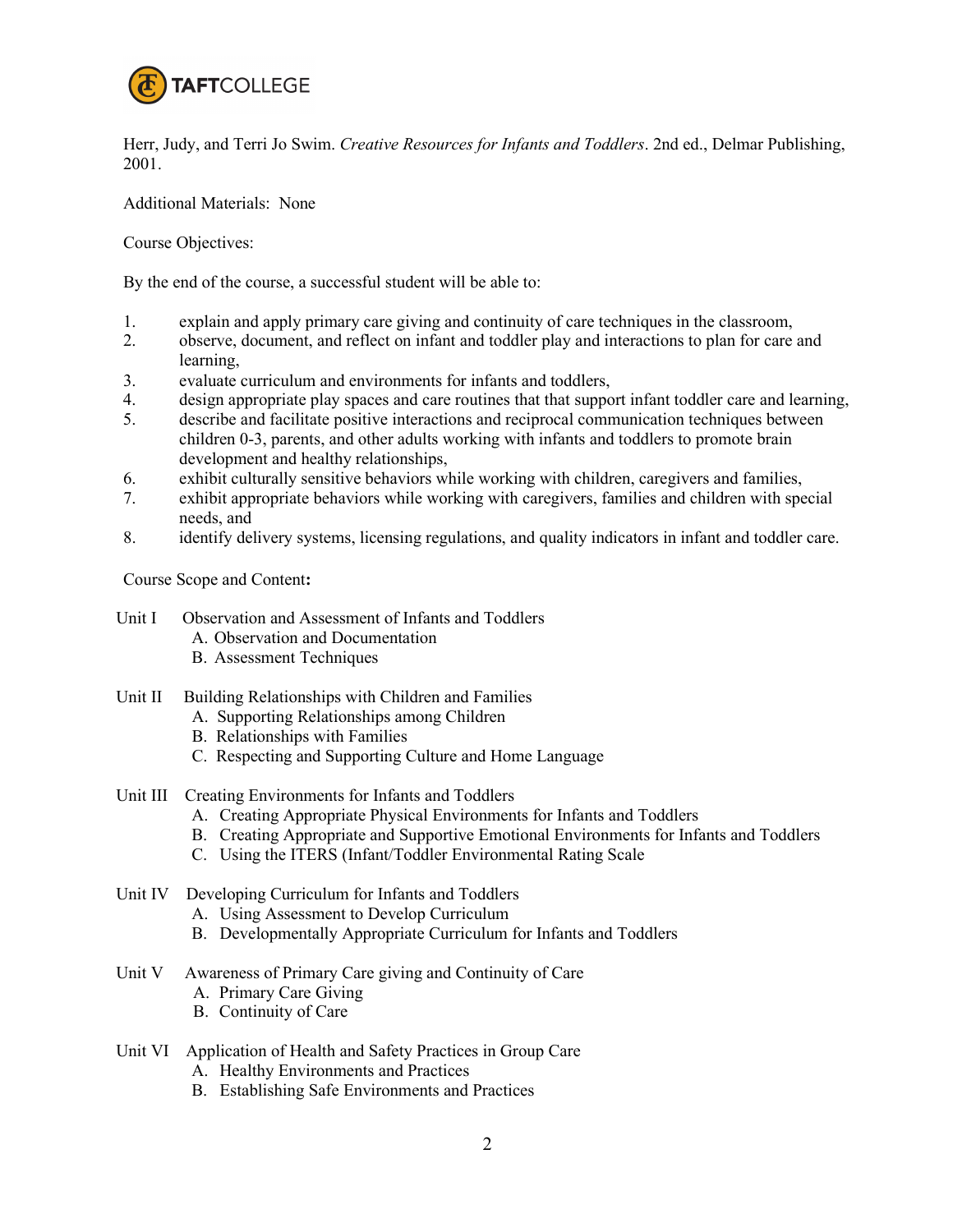

Unit VII Working with Infants and Toddlers with Special Needs

- A. Modifying Curriculum
- B. Assessing and Adapting Environments
- C. Understanding Legislation
- D. Inclusion and Mainstreaming

Course Scope and Content: Laboratory

## Unit I Regulations for Infant and Toddler Programs

- A. Delivery systems
- B. Licensing regulations
- C. Teacher qualifications
- D. Quality indicators

## Unit II Introduction to the Early Care Environment

- A. Entering the environment and meeting the mentor teacher
- B. Using respectful interaction to get to know infants and toddlers
- C. Learning about the environment, curriculum and schedules
- Unit III Caregiving Routines
	- A. Feeding
	- B. Diapering and Toileting
	- C. Napping and Dressing
- Unit IV Primary Caregiving and Continuity of Care
	- A. Building relationships with children and their families
	- B. Learning about the primary caregiver's role
	- C. Supporting continuity of care
- Unit V Communicating with Families
	- A. Completing daily communication forms, needs plans and journals
	- B. Creating newsletters, bulletin boards and personal notes
	- C. Using technology to communicate
- Unit VI Curriculum
	- A. Recognizing play as curriculum
	- B. Providing curriculum that supports social, emotional, physical , cognitive, and linguistic development
	- C. Developing art, music, movement, literacy, and dramatic play activities
	- D. Learning to communicate with families about curriculum and appropriate practice
	- E. Developing curriculum that is inclusive of all children
- Unit VII Health and Safety
	- A. Learning about health and safety codes and licensing standards
	- B. Analyzing the environment for meeting health and safety standards
- Unit VIII Diversity and Cultural Awareness
	- A. Learning to develop culturally appropriate activities
	- B. Evaluating curriculum for cultural and linguistic sensitivity
	- C. Learning to communicate with children and families in their home language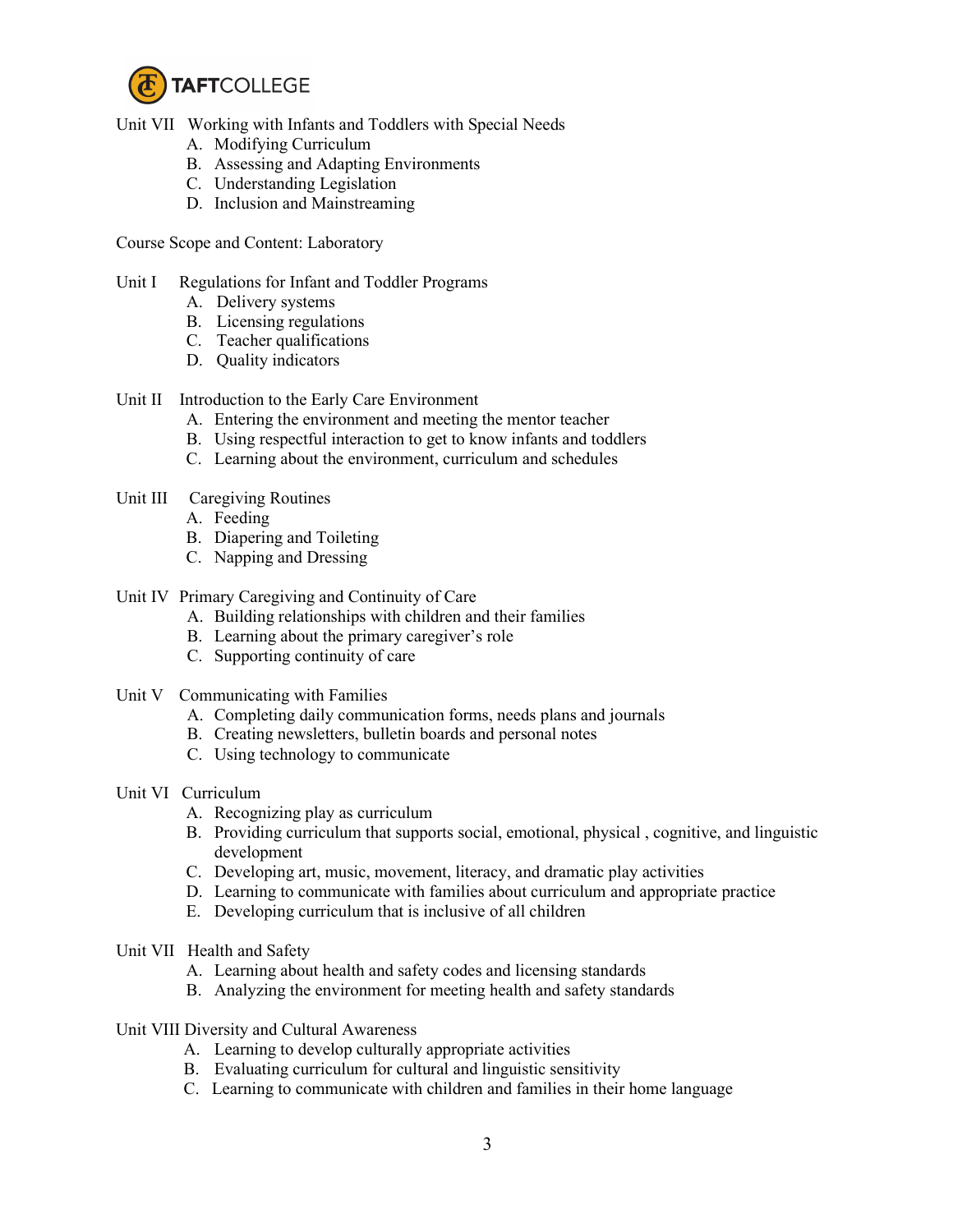

Unit IX Observation and Assessment

- A. Using the Infant/Toddler Environmental Rating Scale (ITERS) to assess the environment
- B. Using the DRDP to assess children
- C. Using anecdotal records and portfolios to assess children and develop curriculum
- D. Using behavior logs to guide children and plan for a child-centered environment
- Unit X Leaving the Environment
	- A. Transitioning out of the lab environment and separating from infants and toddlers

Learning Activities Required Outside of Class:

The students in this class will spend a minimum of 4 hours per week outside of the regular class time doing the following:

- 1. Designing and using activities from the workbooks
- 2. Complete required reading
- 3. Studying handouts

Methods of Instruction:

- 1. Field Experience
- 2. Workshops when appropriate/available<br>3. Visiting specialists
- Visiting specialists
- 4. Class presentations
- 5. Readings and evaluations
- 6. Peer interactions/role playing
- 7. Videos when available

Methods of Evaluation: May include but not limited to:

- 1. Lab/Field Experience Evaluations
- 2. Oral Question and Answer
- 3. Written Explanation/Report
- 4. Demonstration
- 5. Observation
- 6. Opportunities (tests)

Supplemental Data:

| TOP Code:                  | 130590: Infants & Toddlers         |
|----------------------------|------------------------------------|
| <b>SAM Priority Code:</b>  | C: Clearly Occupational            |
| <b>Distance Education:</b> | Not Applicable                     |
| Funding Agency:            | Y: Not Applicable (funds not used) |